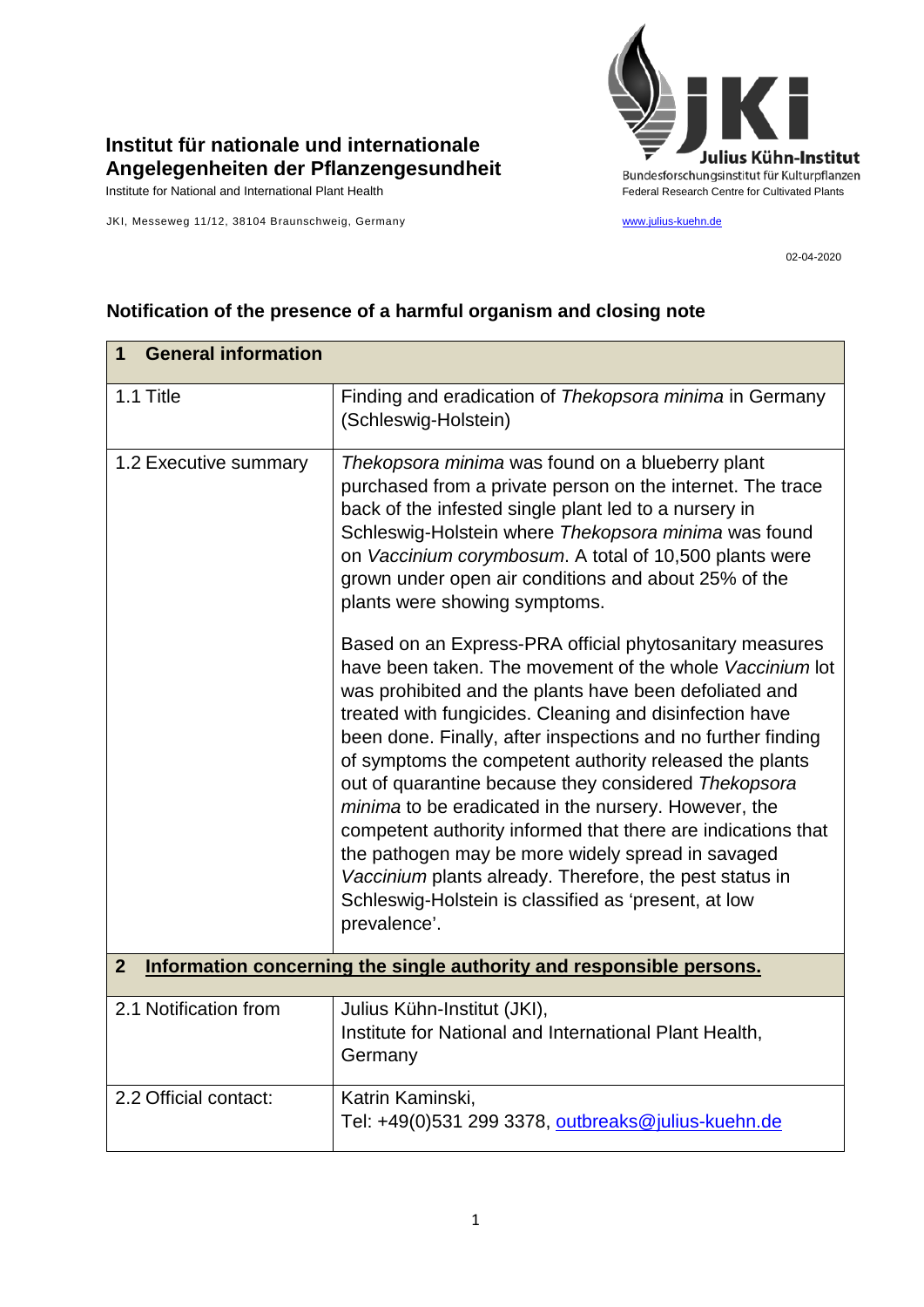| <b>Location</b><br>3                                                                                                                     |                                                                                                                                       |  |
|------------------------------------------------------------------------------------------------------------------------------------------|---------------------------------------------------------------------------------------------------------------------------------------|--|
| 3.1 Location                                                                                                                             | In Schleswig-Holstein                                                                                                                 |  |
| Reason of the notification and the pest status<br>4                                                                                      |                                                                                                                                       |  |
| 4.1 First finding in Germany or in<br>the area                                                                                           | Confirmed appearance of the harmful organism in<br>part of the territory of Germany, in which its<br>presence was previously unknown. |  |
| 4.2 Pest status in Germany before<br>the official confirmation of the<br>presence, or suspected<br>presence, of the harmful<br>organism. | Present, only in some parts of the Member State<br>concerned                                                                          |  |
| 4.3 Pest status in Germany after<br>the official confirmation of the<br>presence of the harmful<br>organism.                             | Present, only in some parts of the Member State<br>concerned                                                                          |  |
| Finding, sampling, testing and confirmation of the harmful organism.<br>5                                                                |                                                                                                                                       |  |
| 5.1 How the presence or<br>appearance of the harmful<br>organism was found.                                                              | The infested plants were found in trace back<br>investigations.                                                                       |  |
| 5.2 Date of finding:                                                                                                                     | 30-10-2019                                                                                                                            |  |
| 5.3 Sampling for laboratory<br>analysis.                                                                                                 | 04-11-2019                                                                                                                            |  |
| 5.4 Name and address of the<br>Laboratory                                                                                                | Julius Kühn-Institut<br>Institut für Epidemiologie und Pathogendiagnostik<br>Messeweg 11-12<br>38104 Braunschweig                     |  |
| 5.5 Diagnostic method                                                                                                                    | According to peer reviewed protocols                                                                                                  |  |
| 5.6 Date of official confirmation of<br>the harmful organism's identity.                                                                 | 13-11-2019                                                                                                                            |  |
| Infested area, and the severity and source of the outbreak in that area.<br>6                                                            |                                                                                                                                       |  |
| 6.1 Size and delimitation of the<br>infested area.                                                                                       | 1,000 m <sup>2</sup> (approximately 2,625 plants of a lot of<br>10,500 plants)                                                        |  |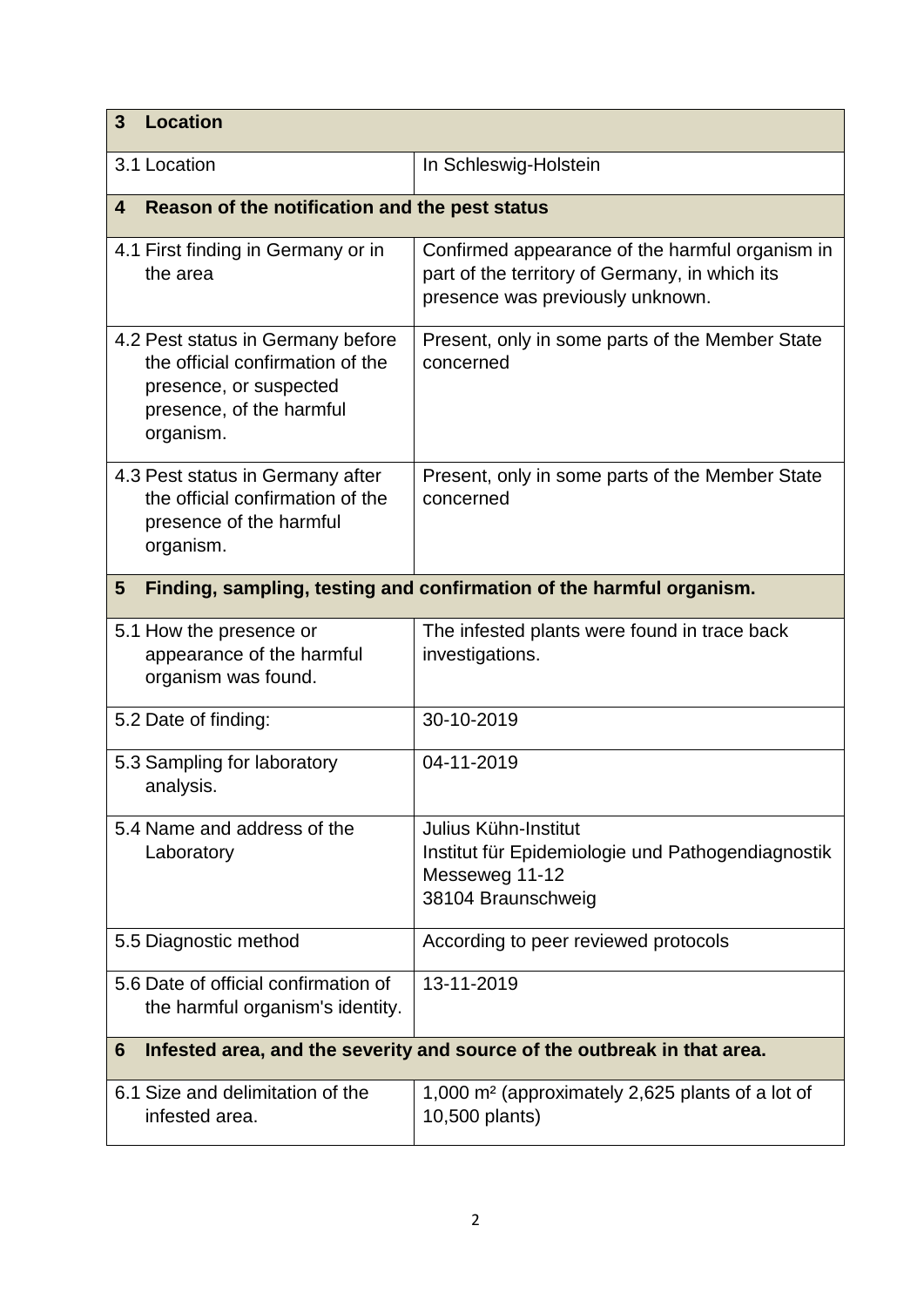| 6.2 Characteristics of the infested<br>area and its vicinity.                        | Open air - production area: nursery:                                                                                                                                                                                                                                                                                                                                                                                                                                                                                                                                                                                       |
|--------------------------------------------------------------------------------------|----------------------------------------------------------------------------------------------------------------------------------------------------------------------------------------------------------------------------------------------------------------------------------------------------------------------------------------------------------------------------------------------------------------------------------------------------------------------------------------------------------------------------------------------------------------------------------------------------------------------------|
| 6.3 Host plants in the infested area<br>and its vicinity                             |                                                                                                                                                                                                                                                                                                                                                                                                                                                                                                                                                                                                                            |
| 6.4 Infested plant(s), plant<br>product(s) and other object(s).                      | Vaccinium corymbosum (plants for planting)                                                                                                                                                                                                                                                                                                                                                                                                                                                                                                                                                                                 |
| 6.5 Vectors present in the area                                                      | n.a.                                                                                                                                                                                                                                                                                                                                                                                                                                                                                                                                                                                                                       |
| 6.6 Severity of the outbreak.                                                        | About 25 % of Vaccinium corymbosum were<br>showing typical rust symptoms on the leaves.                                                                                                                                                                                                                                                                                                                                                                                                                                                                                                                                    |
| 6.7 Source of the outbreak                                                           | unknown                                                                                                                                                                                                                                                                                                                                                                                                                                                                                                                                                                                                                    |
| <b>Official phytosanitary measures.</b><br>$\overline{\mathbf{7}}$                   |                                                                                                                                                                                                                                                                                                                                                                                                                                                                                                                                                                                                                            |
| 7.1 Adoption of official<br>phytosanitary measures.                                  | Official phytosanitary measures have been taken<br>inside the demarcated area:<br>The competent authority ordered the following<br>eradication measures:<br>The movement of the plants was temporarily<br>prohibited. The plants have been defoliated and<br>the plant debris has been destroyed. The area<br>was cleaned and disinfected and the plants have<br>been treated with fungicides. In 2020, it is<br>prohibited to grow Vaccinium plants on the<br>cultivated area where the infestation occurred.<br>The plants were officially inspected and finally, no<br>further symptoms of the pathogen could be found. |
| 7.2 Date of adoption of the official<br>phytosanitary measures.                      | 07-11-2019                                                                                                                                                                                                                                                                                                                                                                                                                                                                                                                                                                                                                 |
| 7.3 Identification of the area<br>covered by the official<br>phytosanitary measures. | $1,000 \text{ m}^2$                                                                                                                                                                                                                                                                                                                                                                                                                                                                                                                                                                                                        |
| 7.4 Objective of the official<br>phytosanitary measures.                             | Eradication                                                                                                                                                                                                                                                                                                                                                                                                                                                                                                                                                                                                                |
| 7.5 Measures affecting the<br>movement of goods.                                     | Measure do not affect import into or movement<br>within the Union of goods.                                                                                                                                                                                                                                                                                                                                                                                                                                                                                                                                                |